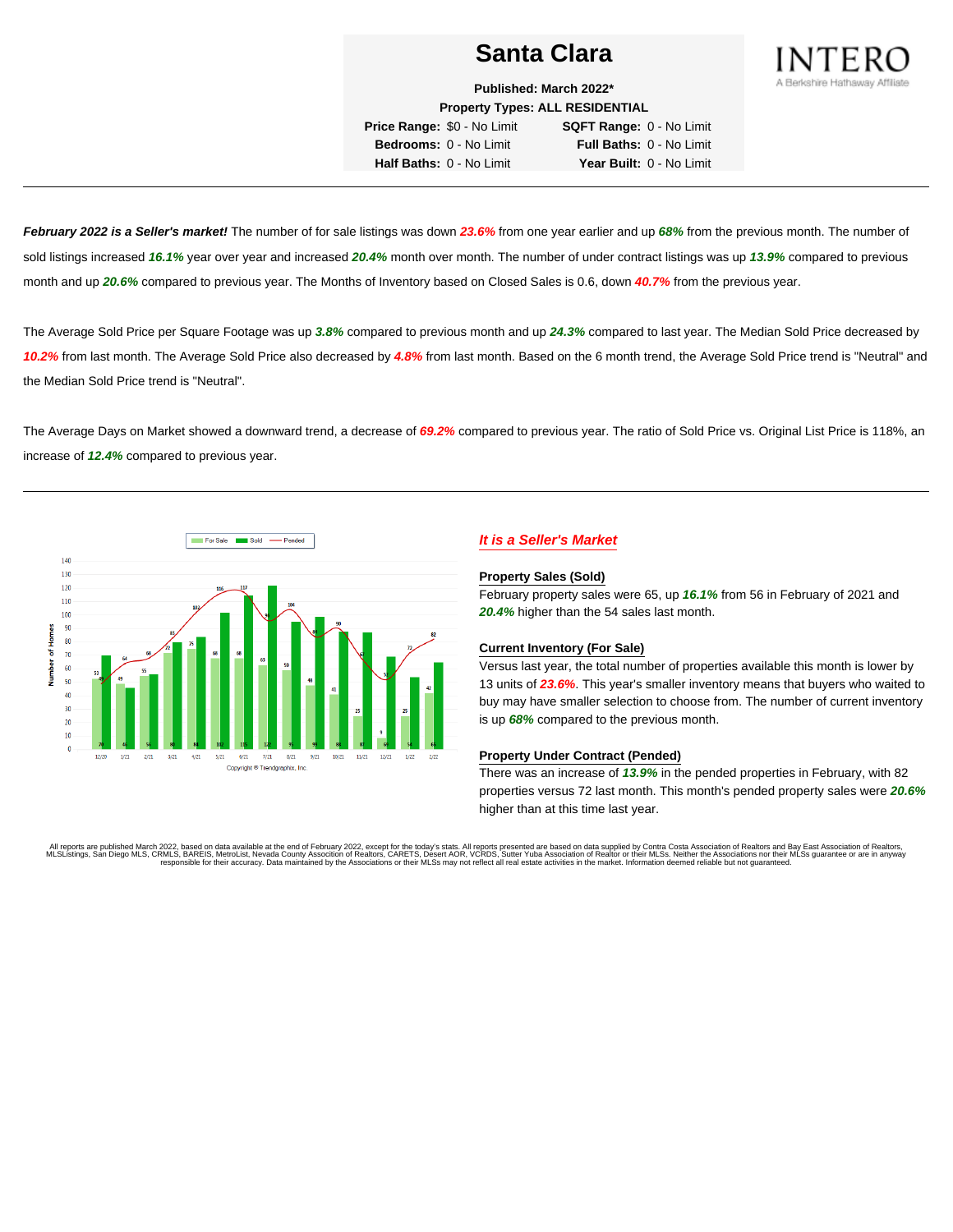

**Published: March 2022\***

**Property Types: ALL RESIDENTIAL**

**Price Range:** \$0 - No Limit **SQFT Range:** 0 - No Limit

**Bedrooms:** 0 - No Limit **Full Baths:** 0 - No Limit **Half Baths:** 0 - No Limit **Year Built:** 0 - No Limit

## **The Average Sold Price per Square Footage is Appreciating\***

The Average Sold Price per Square Footage is a great indicator for the direction of property values. Since Median Sold Price and Average Sold Price can be impacted by the 'mix' of high or low end properties in the market, the Average Sold Price per Square Footage is a more normalized indicator on the direction of property values. The February 2022 Average Sold Price per Square Footage of \$1079 was up **3.8%** from \$1040 last month and up **24.3%** from \$868 in February of last year.

\* Based on 6 month trend – Appreciating/Depreciating/Neutral





### **The Days on Market Shows Downward Trend\***

The average Days on Market (DOM) shows how many days the average property is on the market before it sells. An upward trend in DOM trends to indicate a move towards more of a Buyer's market, a downward trend indicates a move towards more of a Seller's market. The DOM for February 2022 was 8, down **46.7%** from 15 days last month and down **69.2%** from 26 days in February of last year.

### **The Sold/Original List Price Ratio is Rising\*\***

The Sold Price vs. Original List Price reveals the average amount that sellers are agreeing to come down from their original list price. The lower the ratio is below 100% the more of a Buyer's market exists, a ratio at or above 100% indicates more of a Seller's market. This month Sold Price vs. Original List Price of 118% is up **3.5%** % from last month and up from **12.4%** % in February of last year.

\* Based on 6 month trend – Upward/Downward/Neutral

\*\* Based on 6 month trend - Rising/Falling/Remains Steady

All reports are published March 2022, based on data available at the end of February 2022, except for the today's stats. All reports presented are based on data supplied by Contra Costa Association of Realtors and Bay East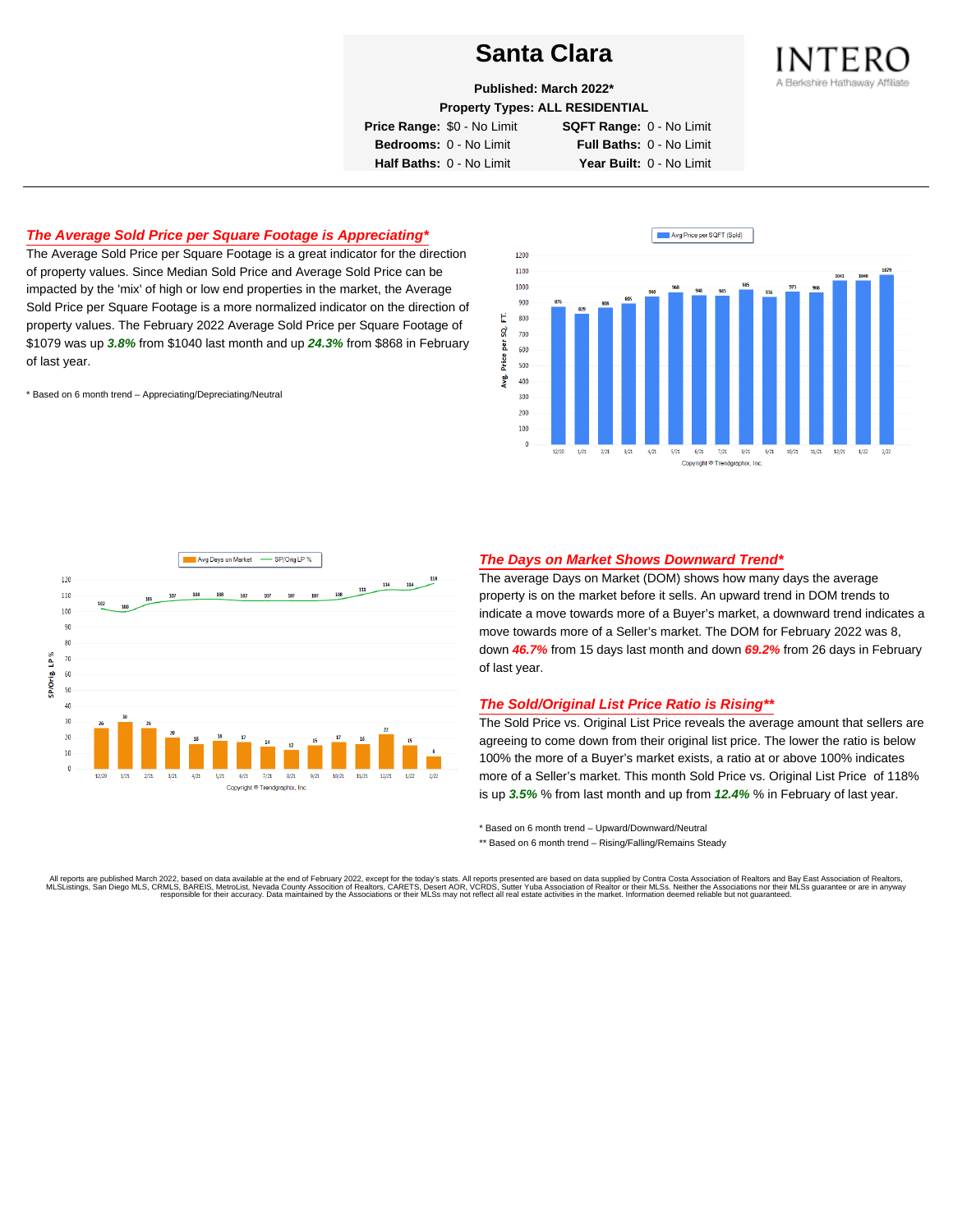

**Published: March 2022\***

**Property Types: ALL RESIDENTIAL**

**Price Range:** \$0 - No Limit **SQFT Range:** 0 - No Limit

**Bedrooms:** 0 - No Limit **Full Baths:** 0 - No Limit **Half Baths:** 0 - No Limit **Year Built:** 0 - No Limit

**The Average For Sale Price is Appreciating\***

The Average For Sale Price in February was \$1,347,000, up **21.4%** from \$1,110,000 in February of 2021 and up **4.4%** from \$1,290,000 last month.

## **The Average Sold Price is Neutral\***

The Average Sold Price in February was \$1,513,000, up **15.8%** from \$1,306,000 in February of 2021 and down **4.8%** from \$1,589,000 last month.

### **The Median Sold Price is Neutral\***

The Median Sold Price in February was \$1,523,000, up **16.3%** from \$1,310,000 in February of 2021 and down **10.2%** from \$1,696,000 last month.

\* Based on 6 month trend – Appreciating/Depreciating/Neutral





## **It is a Seller's Market\***

A comparatively lower Months of Inventory is more beneficial for sellers while a higher months of inventory is better for buyers.

\*Buyer's market: more than 6 months of inventory Seller's market: less than 3 months of inventory Neutral market: 3 – 6 months of inventory

#### **Months of Inventory based on Closed Sales**

The February 2022 Months of Inventory based on Closed Sales of 0.6 was decreased by **40.7%** compared to last year and up **21.6%** compared to last month. February 2022 is Seller's market.

#### **Months of Inventory based on Pended Sales**

The February 2022 Months of Inventory based on Pended Sales of 0.5 was decreased by **37.1%** compared to last year and up **57.6%** compared to last month. February 2022 is Seller's market.

. All reports are published March 2022, based on data available at the end of February 2022, except for the today's stats. All reports presented are based on data supplied by Contra Costa Association of Realtors, San Bread responsible for their accuracy. Data maintained by the Associations or their MLSs may not reflect all real estate activities in the market. Information deemed reliable but not quaranteed